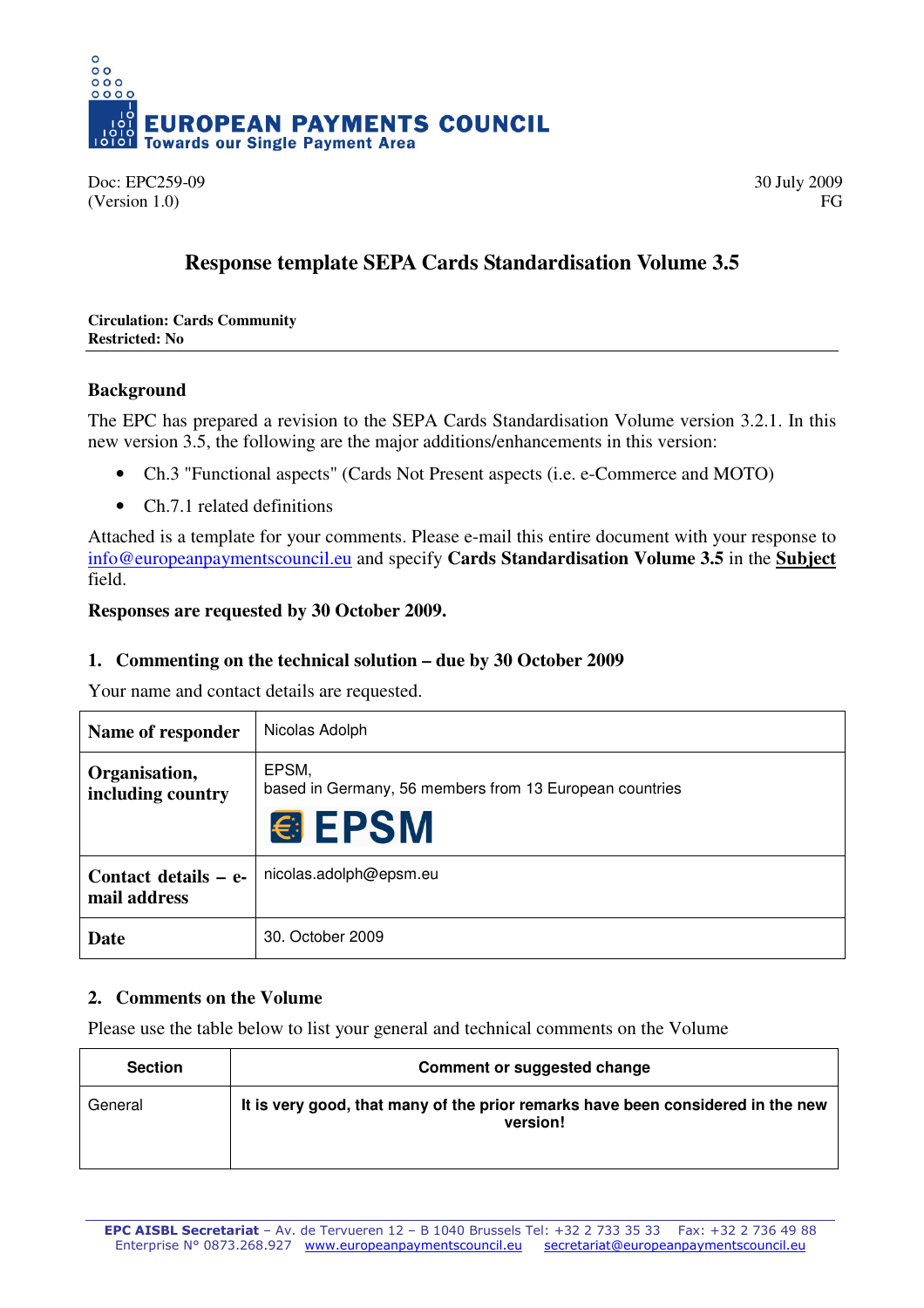

| General                        | The potential controversy around "application selection" and "multi-acquirer<br>selection for the same application" should be discussed with market<br>participants and competition authorities.                                                                                       |
|--------------------------------|----------------------------------------------------------------------------------------------------------------------------------------------------------------------------------------------------------------------------------------------------------------------------------------|
| General                        | It is very good to add the "remote" functions (e-commerce, Mail Order and Telephone<br>Order) and also Manual Entry.                                                                                                                                                                   |
|                                | The topic of recurring payments and charge backs should be addressed in the next<br>versions.                                                                                                                                                                                          |
| General                        | The numbering of the chapters is partially inconsistent, e.g. chapter 3.4.2.2.4.2<br>follows chapter 3.4.2.2.4                                                                                                                                                                         |
| General                        | The comparisons between ISO 20022 (XML) and ISO 8583 are excellent but should<br>be published in separate document.                                                                                                                                                                    |
| General                        | It should be noted that the technical possibility "e-commerce with a certified home-<br>based/card-holder controlled card reader" is not covered here.                                                                                                                                 |
| General                        | It should be noted that settlement is out of scope of this volume.                                                                                                                                                                                                                     |
| General                        | It should be noted that signature pads are out of scope of this volume.                                                                                                                                                                                                                |
| General                        | Sometimes, the layout of titles seems not to be perfect (e.g. page 60).                                                                                                                                                                                                                |
| Page 16                        | There is a typo: "environments"                                                                                                                                                                                                                                                        |
| Page 36                        | Spell out mail order and telephone order (like in page 39)                                                                                                                                                                                                                             |
| 3.4.1.1 Reg C4                 | Offline-PIN Clear Text should marked to be phased out.                                                                                                                                                                                                                                 |
| 3.4.1.1 Req C5                 | SDA should be marked to be phased out.                                                                                                                                                                                                                                                 |
| 3.4.1.2<br>Req<br>C7<br>and C8 | The possibility for a "Dynamic CSC" should be included, e.g., a dynamic Card<br>Security Code, that is sent by SMS to the card holder's mobile phone (similar to<br>the well established mobile TAN application for online-banking).                                                   |
| Reg T <sub>8</sub>             | Cancellation on unattended POIs should be allowed, e.g. if the display is unreadable<br>or if the petrol pump is not working                                                                                                                                                           |
| <b>Req. T23</b>                | The complete wording to this important topic should be within the text, not<br>"hidden" in the subtext. Also the title, specific paragraph and date of the<br>referred documents should be mentioned.                                                                                  |
|                                | As mentioned before, this controversial topic should be discussed with market<br>participants and competition authorities. The goal should be to avoid "multiple<br>terminals" at a merchant POS location (due to a not-merchant oriented<br>application selection within a terminal). |
|                                | The current practices in Greece and Turkey should be avoided!                                                                                                                                                                                                                          |
| Req T33                        | Why shall the application not support PIN bypass at the choice of the issuer?                                                                                                                                                                                                          |
| Req T34                        | A common functional application should be mentioned for clarification ("e.g. tip<br>function").                                                                                                                                                                                        |
| Reg T85                        | Why shall unattended POIs not be able to cancel approved pre-authorizations?                                                                                                                                                                                                           |